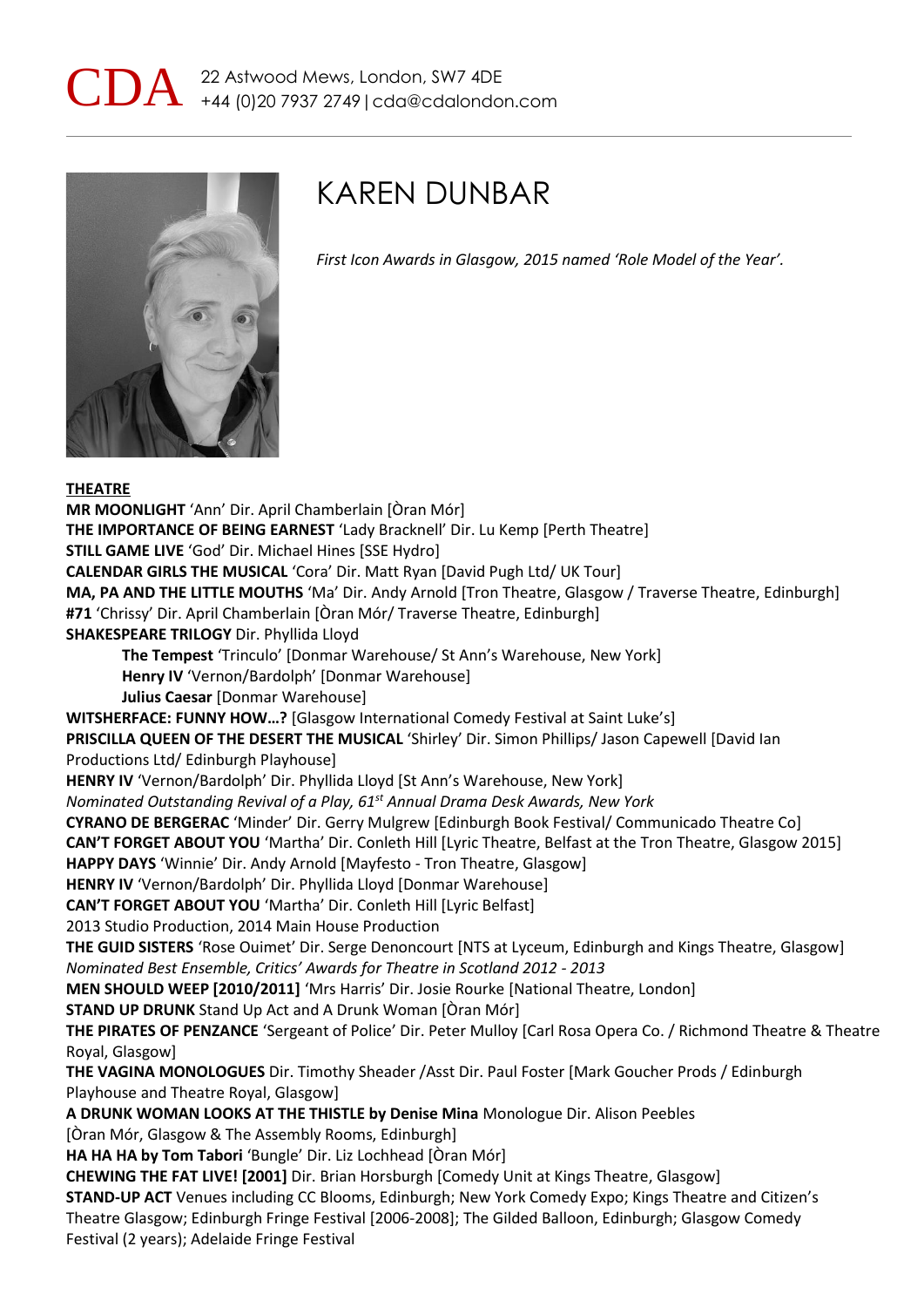## KAREN DUNBAR

### **PANTOMIME**

**ALADDIN [2013/14]** 'Slave of the Ring' Dir. Jimmy Chisholm [FFE/ The King's, Glasgow] **CINDERELLA [2012/13]** 'Mrs McConkey/Fairy Godmother' Dir. Tony Cownie [FFE at Kings Theatre, Glasgow] **SLEEPING BEAUTY [2011/12]** 'Nanny Begood' Dir. Tony Cownie [FFE at Kings Theatre, Glasgow] **ALADDIN [2009/2010]** 'Widow Twankey' Dir. Tony Cownie [FFE at Kings Theatre, Glasgow] **CINDERELLA [2008/09]** 'Fairy Godmother / Wicked Stepmother' Dir. Tony Cownie [FFE at Kings Theatre, Glasgow]

**SLEEPING BEAUTY [2007/08]** 'Nanny Begood' Dir. Tony Cownie [FFE at Kings Theatre, Glasgow]

#### **TELEVISION**

**DREGS** (Pilot) [BBC Studios] 'Jojo & Voice of Sadie' Dir. Jackie Oudney

**RIVER CITY** [BBC Scotland] 'Francesca Simpson' Dir. David Hayman Junior

**2014 COMMONWEALTH GAMES OPENING CEREMONY: Kingdom of the Scots** [Jack Morton Worldwide for BBC] Dirs. David Zolkwer and Andrew Panton

**MI HIGH: PRISON BREAK** [Brown Eyed Boy] 'Arme Gonnerssen Dir. Richard Senior

**HAPPY HOLLIDAYS** 6 episodes [Effingee Prods] 'Joyce Mullen' Dir. Douglas Mackinnon

**AN AUDIENCE WITH BURNS (Tam O'Shanter)** [BBC Scotland] 2007- Presented by Gordon Kennedy

**INVOLUNTARY** [Comedy Unit Pilot/ BBC Scotland] 'Ella' Dir. Paul Holmes

**THE KAREN DUNBAR SHOW 2002 - 2005** [4 series for The Comedy Unit for BBC Scotland] Dirs. Ron Bain (S 1 + 2) & Iain Davidson (S 3 & S4)

**2 coveted Rose D'Or nominations for Best Comedy**

**2 personal nominations for Best Comedy Performance**

**CHEWIN' THE FAT S1-4 1999 - 2002** [Comedy Unit for BBC Scotland] Dirs. Colin Gilbert (S1) /Brian Horsburgh (S2) / Michael Hines (S3& 4)

**CHEWIN' THE FAT** - 4 Hogmany Specials 1999 - 2004 [The Comedy Unit for BBC Scotland] Dirs. Brian Horsburgh (S1) / Michael Hines (S2, 3 & 4)

**INTRODUCING KAREN DUNBAR [Mocumentry]** [BBC Choice] Dir. Tim Franklin

**RAB C. NESBITT** 2 Episodes [BBC TV] Dir. Colin Gilbert

#### **FILM**

**THE DRESS** (Short) [Perth Theatre] Dir. Jonathan Ley & Lu Kemp **DISTANCE REMAINING** (Short/ cross-art form production) [Helen Milne Prods] 'Lindsey' Dir. Caitlin Skinner **JACK** (Short) [Quigley Film Ltd] 'Catherine/ Fallah/ Eonyce' Dir. Tom van den Hurk **MARY, QUEEN OF SCOTS** [Focus Features/Working Title] 'Commoner' Dir. Josie Rourke **RICE PAPER STARS** [Tartan Shorts] 'Auntie' Dir. Andy Goddard

#### **RADIO**

**BREAKING THE NEWS** [BBC Radio Scotland] 'Panellist' Prod. Paul Carlin **KAYE ADAMS PROGRAMME FROM THE EDINBURGH FESTIVAL** [BBC Radio Scotland] 'Co-host' **THE LEGEND OF THE HOLYROOD VAMPIRES** by Al Kennedy (4 Parter) [Comedy Unit for BBC Radio Scotland] 'Madame MacLaverty' **NO. 92 TO STOCKBRIDGE** (Monologue) [Comedy Unit for BBC Radio Scotland] 'Norah' **STEP BACK IN TIME** [BBC Radio Scotland] 'Team Captain' **KAREN'S SUMMER SUPPLEMENT** [BBC Radio Scotland] **KAREN DUNBAR'S BEAUTIFUL SUNDAY** [BBC Radio Scotland] **CHEWIN' THE FAT** Series 2&3 [BBC Radio Scotland]